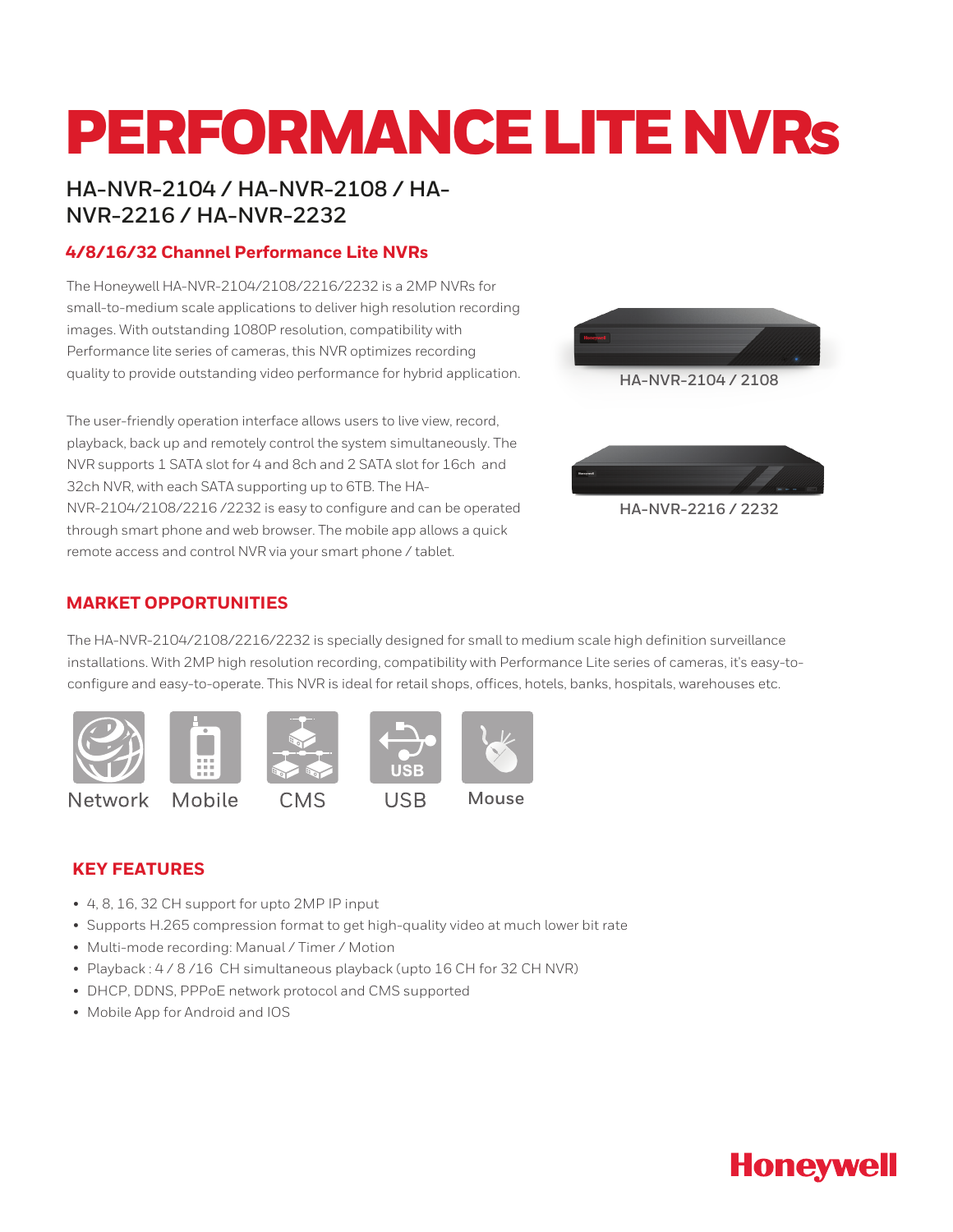# **HA-NVR-2104 / HA-NVR-2108 / HA-NVR-2216 / HA-NVR-2232 PERFORMANCE LITE NVRs**

## **SPECIFICATIONS**

| Model                         | HA-NVR-2104                                                                                                     | HA-NVR-2108          | HA-NVR-2216                                                                                                               | HA-NVR-2232           |  |
|-------------------------------|-----------------------------------------------------------------------------------------------------------------|----------------------|---------------------------------------------------------------------------------------------------------------------------|-----------------------|--|
| <b>System</b>                 |                                                                                                                 |                      |                                                                                                                           |                       |  |
| Operating System              | Embedded Linux                                                                                                  |                      |                                                                                                                           |                       |  |
| <b>Video</b>                  |                                                                                                                 |                      |                                                                                                                           |                       |  |
| Video Compression             | Standard H.265, H.264                                                                                           |                      |                                                                                                                           |                       |  |
| Inputs                        | 4 CH IPC input                                                                                                  | 8 CH IPC input       | 16 CH IPC input                                                                                                           | 32 CH IPC input       |  |
| Output                        | $HDMI \times 1$ :<br>2560×1440/1920×1080/1280×1024/1024×768<br>$VGA \times 1$ :<br>1920×1080/1280×1024/1024×768 |                      | HDMI × 1:3840 × 2160 / 1920 × 1080<br>/1280 × 1024/1024 × 768<br>VGA × 1:1920 × 1080 / 1280 × 1024 /<br>$1024 \times 768$ |                       |  |
| Network Access Bandwidth      | 32 Mbps                                                                                                         | 64 Mbps              | 112 Mbps                                                                                                                  | 112 Mbps              |  |
| <b>Audio</b>                  |                                                                                                                 |                      |                                                                                                                           |                       |  |
| Network Input                 | 4 CH IPC audio input                                                                                            | 8 CH IPC audio input | 16 CH IPC audio input                                                                                                     | 32 CH IPC audio input |  |
| 2-way Audio                   | No                                                                                                              |                      | RCA x 1                                                                                                                   |                       |  |
| Local Output                  | No                                                                                                              |                      | RCA x 1                                                                                                                   |                       |  |
| <b>Recording and Playback</b> |                                                                                                                 |                      |                                                                                                                           |                       |  |
| Record Mode                   | Manual / Scheduled / Motion Detection                                                                           |                      |                                                                                                                           |                       |  |
| Playback                      | Max 4 CH                                                                                                        | Max 8 CH             |                                                                                                                           | Max 16 CH             |  |
| Local Output                  | 1 SATA, upto 6 TB per SATA                                                                                      |                      | 2 SATA, upto 6 TB per SATA                                                                                                |                       |  |
| Backup mode                   | USB Device, Network                                                                                             |                      |                                                                                                                           |                       |  |
| <b>Alarm</b>                  |                                                                                                                 |                      |                                                                                                                           |                       |  |
| Alarm Input                   | N <sub>o</sub>                                                                                                  |                      | 4 CH                                                                                                                      |                       |  |
| Alarm Output                  | No                                                                                                              |                      | 16 CH                                                                                                                     | 32 CH                 |  |
| <b>Network</b>                |                                                                                                                 |                      |                                                                                                                           |                       |  |
| Ethernet                      | RJ45 100Mbps × 1                                                                                                |                      | RJ45 10 / 100 / 1000 Mbps × 1                                                                                             |                       |  |
| Network Function              | TCP / IP, PPPoE, DHCP, DNS, DDNS, UPnP, NTP, SMTP                                                               |                      |                                                                                                                           |                       |  |
| Mobility                      | iPhone, iPad, Android (phone and tablet)                                                                        |                      |                                                                                                                           |                       |  |
| <b>USB Port</b>               | USB 2.0 x 2                                                                                                     |                      |                                                                                                                           |                       |  |
| <b>Electrical</b>             |                                                                                                                 |                      |                                                                                                                           |                       |  |
| Power Supply                  | DC12V/1.5A                                                                                                      |                      |                                                                                                                           |                       |  |
| Power Consumption             | <6 W (Without HDD)                                                                                              |                      | <15 W (Without HDD)                                                                                                       |                       |  |
| <b>Environmental</b>          |                                                                                                                 |                      |                                                                                                                           |                       |  |
| Operating Temperature         | $-10$ C to 50 C                                                                                                 |                      |                                                                                                                           |                       |  |
| Relative Humidity             | 10% to 90%, non-condensing                                                                                      |                      |                                                                                                                           |                       |  |
| <b>Other</b>                  |                                                                                                                 |                      |                                                                                                                           |                       |  |
| Dimension                     | $255 \times 233 \times 42$ (W $\times$ D $\times$ H)                                                            |                      | $380 \times 268 \times 52$ (W $\times$ D $\times$ H)                                                                      |                       |  |
| Certificates                  | <b>BIS</b> certification                                                                                        |                      |                                                                                                                           |                       |  |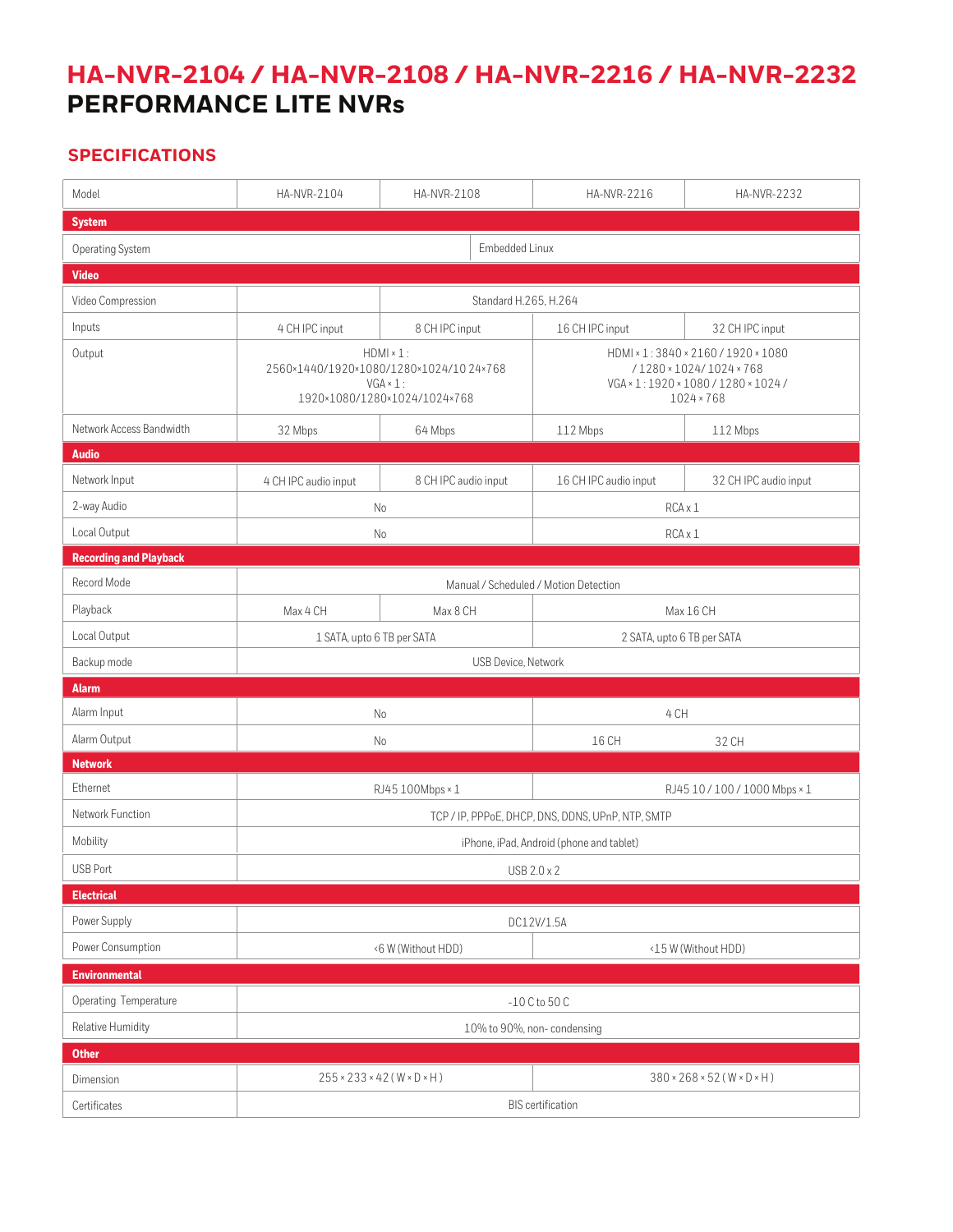## **HA-NVR-2104 / HA-NVR-2108 / HA-NVR-2216 / HA-NVR-2232 PERFORMANCE LITE NVRs**

## **DIMENSIONS**

## **HA-NVR-2104 / HA-NVR-2108**